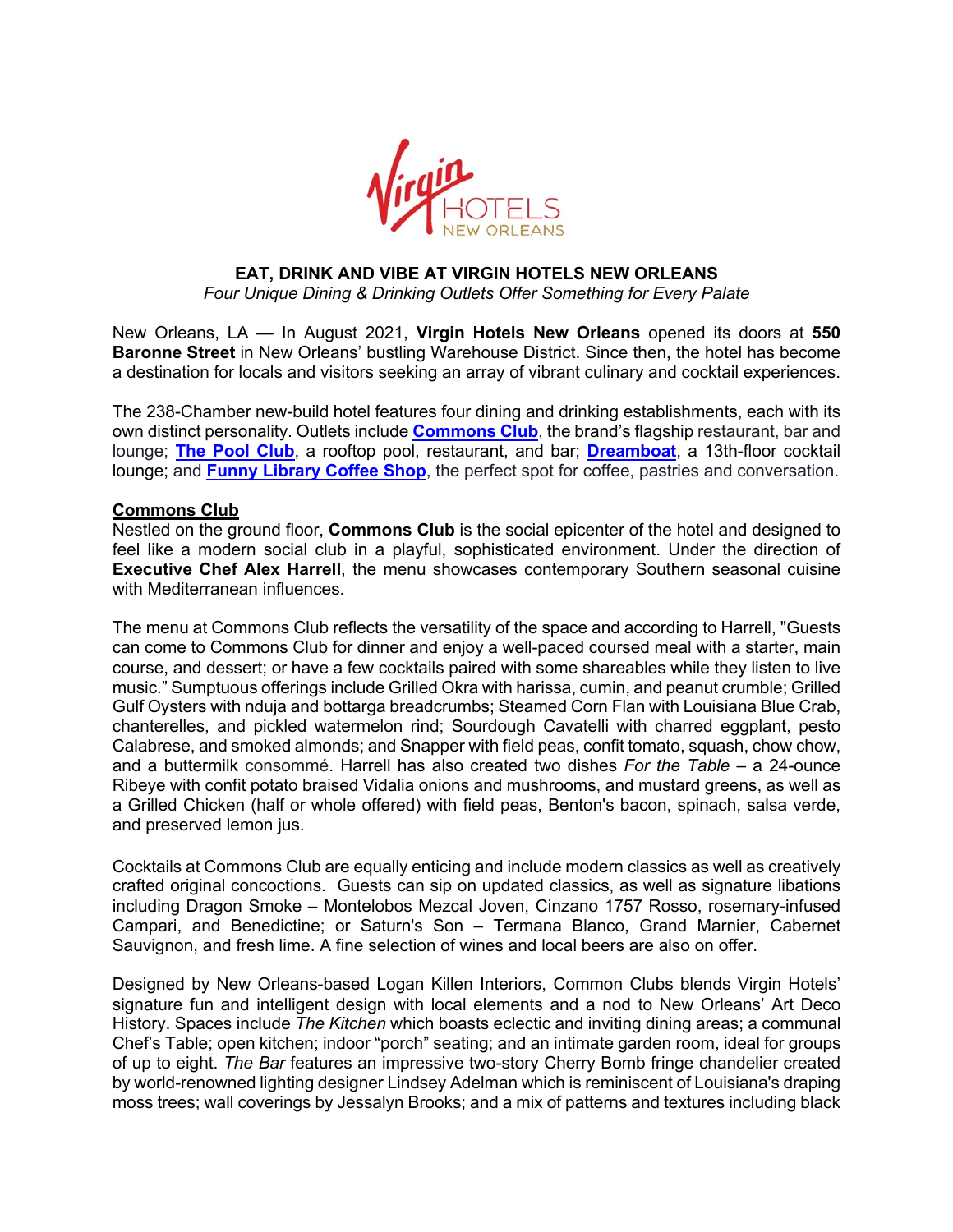and white stripes, cognac leather, and red leopard print. Tucked inside Commons Club, *The Shag Room* is a living room-style setting perfect for live music, social events and intimate soirees.

Commons Club serves, breakfast, lunch and dinner and brunch on weekends. To view hours of operation, menus, entertainment line-up, or book a table visit commonsclub.com/neworleans or call **833-791-7700**. Reservations are encouraged and can be made via OpenTable here. Stay up to date on Instagram at @commonsclubnola.

## **The Pool Club**

Located on the 13<sup>th</sup> floor and set against a backdrop of New Orleans' scenic skyline views, **The Pool Club** is the perfect spot to lounge, splash, imbibe and eat. The expansive terrace, filled with leafy foliage and a tropical vibe, wraps around the building comfortably seating up to 150 guests. Signature drinks perfectly match the space with cocktails including the Mai Gai – Coruba Dark Jamaican rum, Rhum Barbancourt 5 Star, tropical orange, Curacao, fresh lime and almond syrup and the Frozen Lemongrass Paloma – Milagro Tequila, lemongrass syrup and fresh grapefruit. A full list of wines by the glass and bottle and beers, Radlers and other canned alcoholic beverages are also available. Snacks include Chef Alex Harrell's addictive Smoked Fish Dip, with fennel and celery mostarda and served with Old Bay crackers; Mushroom Fritters served with a charred green onion remoulade; Little Gem Lettuces Salad; and Avocado Toast topped with pepitas and butternut squash conserva, among others.

For the ultimate always-cool vibes with incredible city view, The Pool Club is a go-to spot to hang out and bask in the sun, watch the sunset and an enjoy an evening of live music or chill beats. There is no cover charge for guests who'd like to enjoy cocktails and snacks at the bar or cocktail tables. Poolside lounge chairs and VIP sofas, brightly colored in stripes and Virgin Hotels red, require reservations and for those not staying at the hotel who would like to take a dip in the rooftop pool, a Pool Pass is available for \$25 pending availability. For hours of operation, menus and/or to book a day pass or VIP area, visit https://virginhotels.com/new-orleans/dine-anddrink/rooftop/. Follow on instagram at @poolclubnola.

### **Dreamboat**

A more intimate indoor space nestled within The Pool Club, **Dreamboat** offers a casually sophisticated vibe with the feeling of a private club - yet open to all. Here, guests will find classic New Orleans cocktails and specialty drinks like Weekend at Richard's – a smooth blend of Nelson's Green Briar Whiskey, Apricot Brandy and fresh lemon and ginger; or Empress Tea featuring Empress 1908 Gin, Domaine de Canton Ginger Liqueur, Earl Grey tea, fresh lemon and grapefruit juice and house made lavender syrup. Featuring plenty of cozy corners, VIP tables and sophisticated yet comfortable seating, Dreamboat is the perfect spot for intimate conversations, girls' nights, and vibing with friends. Guests can enjoy uniquely curated entertainment and events and reservations for Dreamboat are not required but encouraged. For details, hours, and lineup of events, visit https://virginhotels.com/new-orleans/dine-and-drink/dreamboat/ and follow on Instagram at @dreamboatnola.

### **Funny Library Coffee Shop**

Located on the hotel's lobby level is Funny Library Coffee Shop. Replacing the usual shhh's of a traditional library, the coffee shop is a communal workspace, with an assortment of games and